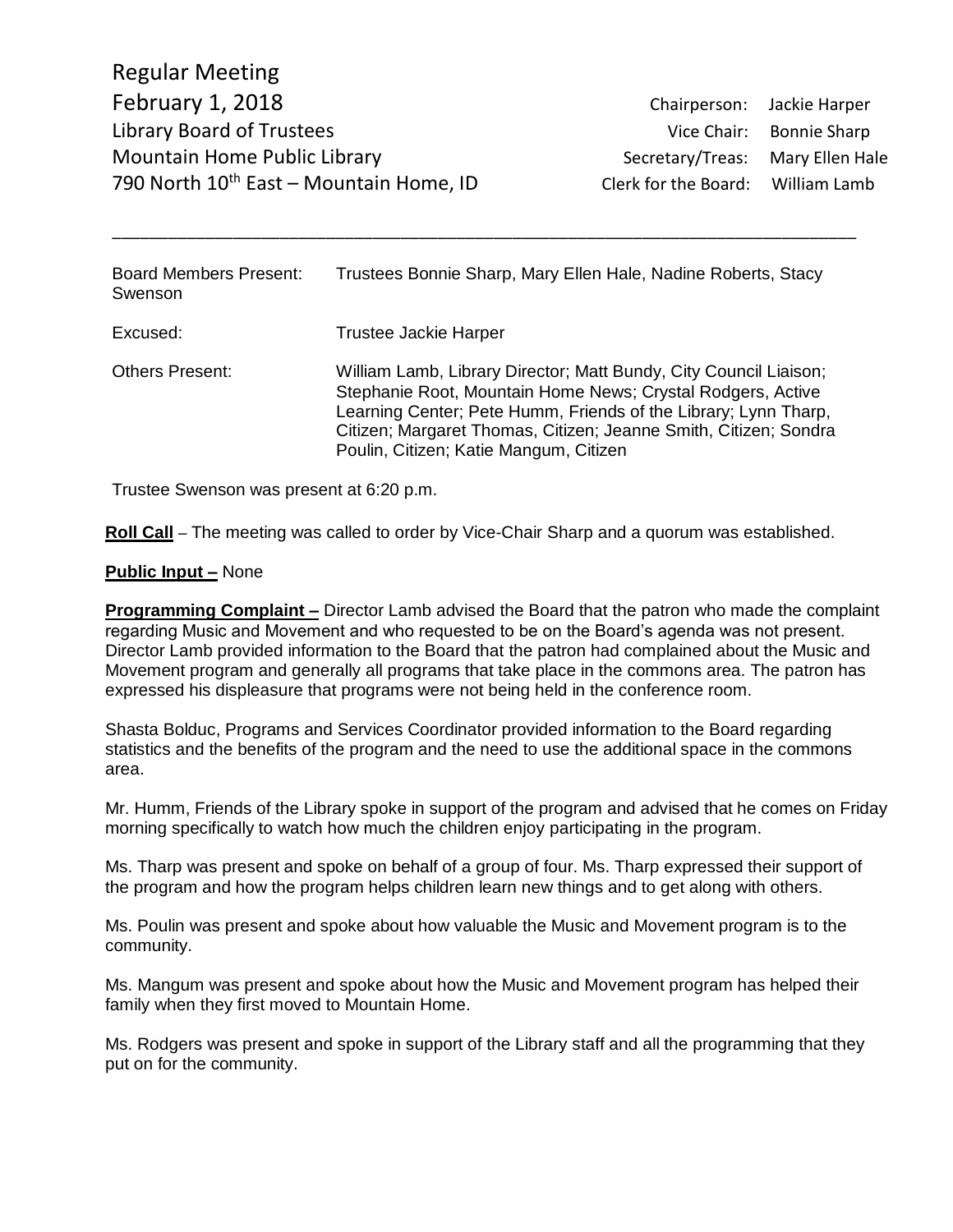Councilman Bundy noted that as the Council liaison, his role with the Board was limited but he was happy to see that the Library is doing great things with the funding provided by the Council.

The Board and Director Lamb felt that no changes were necessary in the programming or programming locations and no action would be taken.

## **Consent Agenda** –

- A. Approval of Minutes January 2018
- B. Approval of Bills January 2018
- C. Approve Tekfinity as new Telephone Service Provider
- D. Approve self-check lease with Envisionware

After a short discussion, Trustee Hale moved the Board approve the Consent Agenda. Seconded by Trustee Roberts. Motion carried.

## **Old Business –** None

### **New Business -**

- A. Items Removed from Consent Agenda Section
- B. Policy Review: Section 1.00, Board of Trustees, Public Input and Complaints

Staff had no recommended changes for this section.

C. Discussion/Decision on Library Mission Statement

After a short discussion, Trustee Roberts moved the Board approve the new Library Mission Statement as presented. Seconded by Trustee Swenson. Motion carried.

D. Discussion/Decision on Library Vision Statement

After a short discussion, Trustee Swenson moved the Board approve the new Library Mission Statement as presented. Seconded by Trustee Roberts. Motion carried.

E. Discussion/Decision on Library Values

After a short discussion, Trustee Hale moved the Board approve the new Library Mission Statement as presented. Seconded by Trustee Swenson. Motion carried.

F. Discussion/Decision on 2018-2021 Strategic Plan

Trustees and Director Lamb discussed the proposed 2018-2021 Strategic Plan. Some of the highlights from the plan include:

- Easing barriers to library services by continually updating outdated and/or restrictive policies.